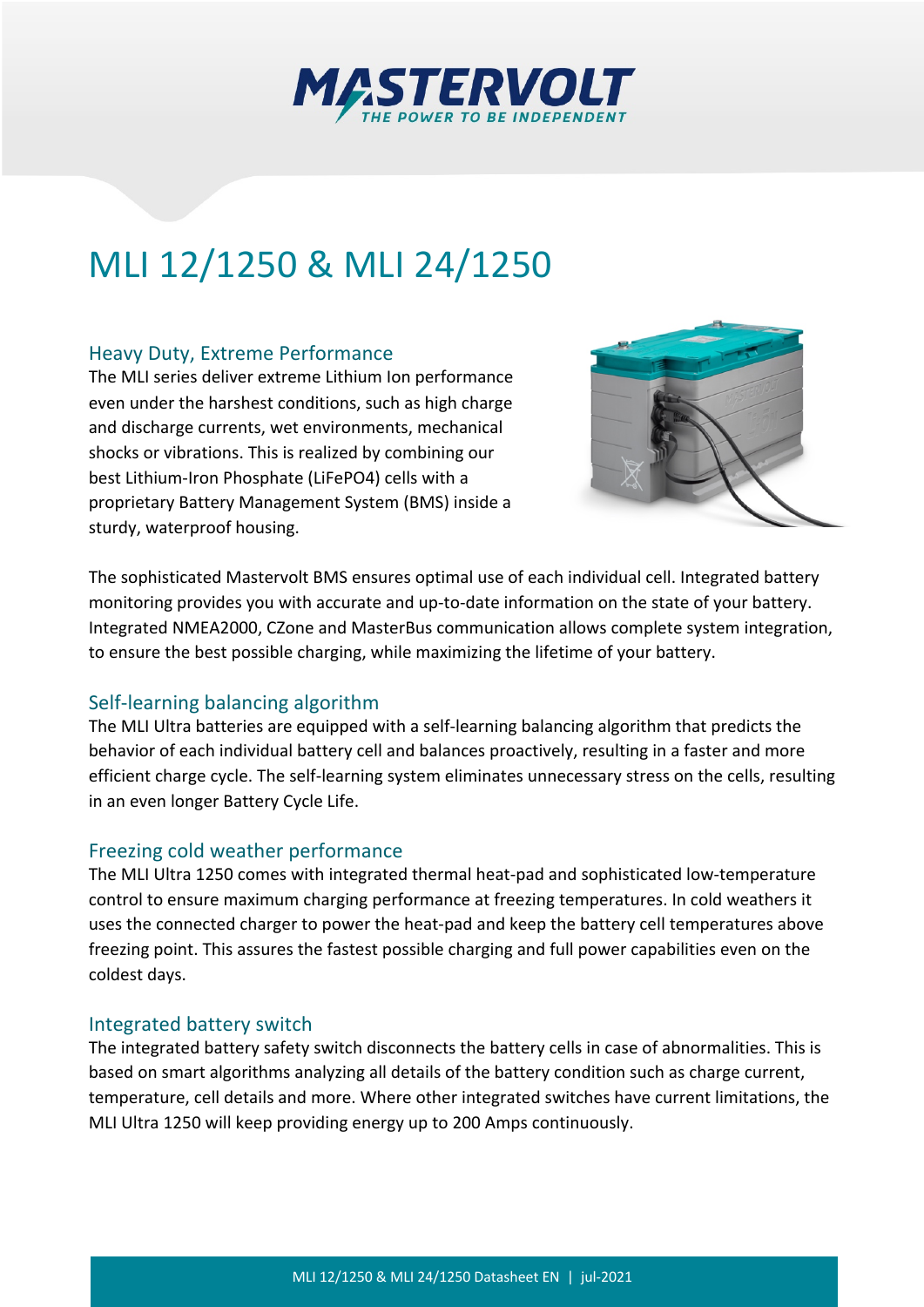

### Plug-and-play by Auto Configuration

Installing a Lithium Ion battery has never been easier. Wire the MLI Ultra 1250 to any supported Mastervolt charger, connect the communication cable and the battery automatically fully configures the charger to match the battery. In this way a smooth and worry-free charging experience is ensured without the need of any configuration tools.

#### Key features

- Extreme performance, Heavy duty Lithium Ion batteries.
- BMS and LiFePO4 chemistry according to highest safety standards.
- Drop-in replacement for size Group 31 and Group 49 (85-90 Ah) batteries.
- More than three times the life span of traditional batteries.
- Saves up to 70 % in space and weight.
- High charge / discharge rate up to 2 C.
- Fast charging within 60 minutes.
- Series connection up to 48V possible.
- Integrated battery switch
- Integrated thermal heat-pad with control
- Integrated battery monitoring (Voltage, Current, State of Charge, Time Remaining).
- MasterBus communication with any Mastervolt Battery Charger or Smart Remote.
- CZone and NMEA2000 compatible.
- Fully waterproof.
- UN 38.3, CE, E-Mark and FCC certified
- Compliant to UL1973 and RVIA standards, TEI listed (pending)